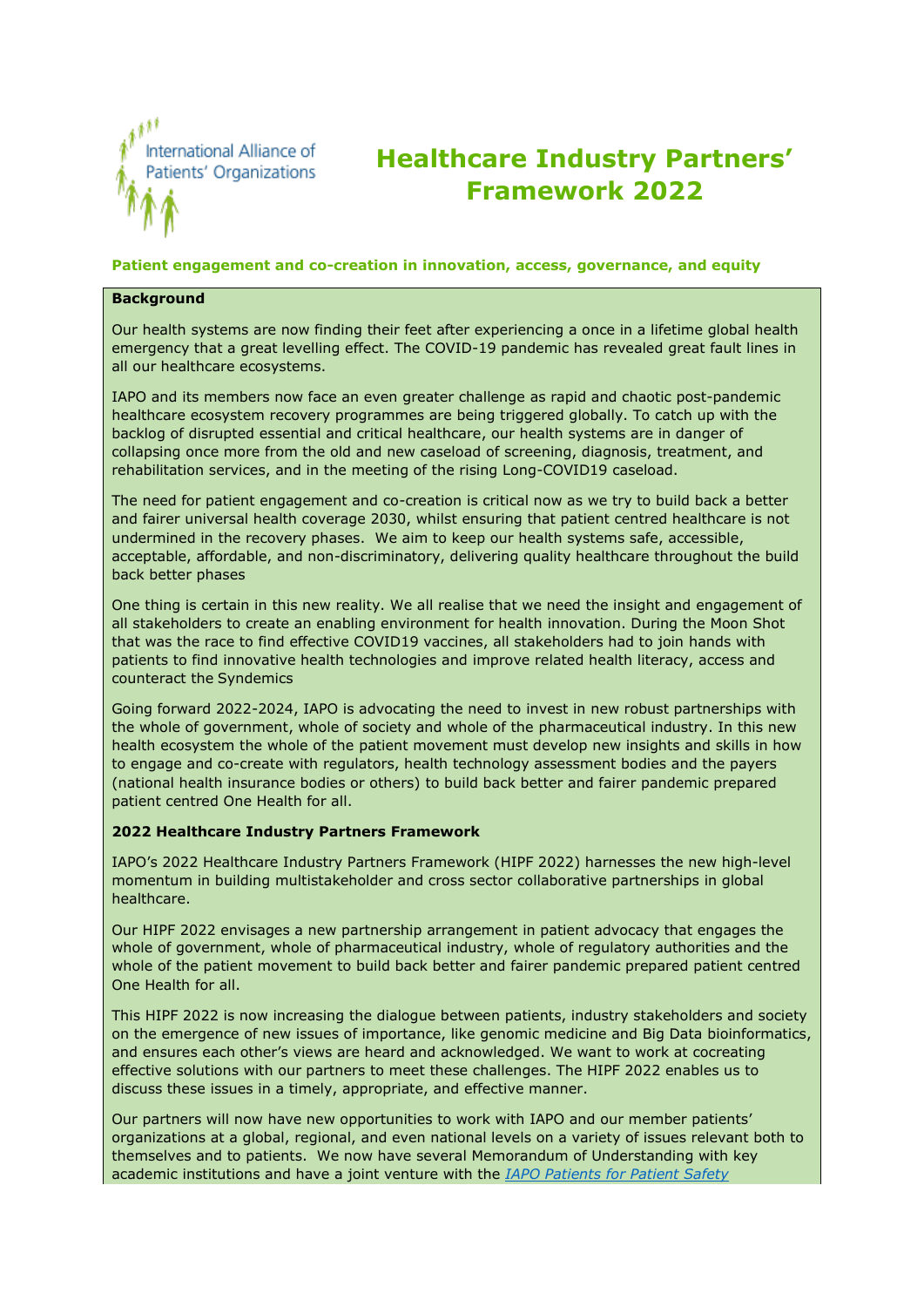*Observatory (IAPO P4PS [Observatory\)](https://www.p4psobservatory.org/)* in Geneva to carry forward our activity in addressing the WHO Global Patient Safety Action Plan 2030 and in addressing the antimicrobial resistance challenge through our [AMR Patients Alliance.](https://iapo-p4psobservatory.org/amr/)

Further, IAPO is setting up the *IAPO Academy*, having tested out Moodle and other delivery platforms with *Patient Academy for Innovation and Research (PAIR)* to take forward our capacity building activity in low- and middle-income countries, starting with the Asia Pacific Region. IAPO has also set up the *African Medicines Agency Treaty Alliance (AMATA)* to address the issues of patient engagement and cocreation in African medicines regulatory affairs.

# **ACTIVITIES TO BE UNDERTAKEN IN 2022**

# **1. EMPOWERMENT**

- Personalized Cancer Care Alliance- Development and empowerment of WHO Eastern Mediterranean (MENA) patients' alliance with Al Hazar University
- Creating a Moodle Platform for Patient Education to host:
	- o New Resource on Digital Health
	- o New Health Technology Assessment and Value Based Healthcare Resource (EUNetHTA collaboration)
	- o New Personalised Cancer Care/ Precision Oncology Resources and Briefings on Cancer Vaccines
	- o New Biosimilars Toolkit
	- o New Gene and Cell Therapy Tool Kit
	- o Global Patient Safety Action Plan (Duke NUS Singapore Resources)
- Develop WHO Global Patients Safety Action Plan (Duke NUS Singapore) Patient and family engagement briefing resources and capacity building events
- Webinars:
	- o 6 Webinars on Personalised Cancer Care
	- o 4 Webinars on Biosimilars
	- o 2 Webinars on Global Patient Safety Action Plan

# **2. IAPO Academy**

• In 2022 IAPO is bringing all its resources and social media channels, especially YouTube and Vimeo, under one portal driven through Moodle (the world's leading education software platform used by leading medical and nursing colleges, and public health schools)

# •

# **3. EMPOWERMENT THROUGH IAPO CAPACITY BUILDING EVENTS**

- Latin American Patients Congress Virtual Argentina June 2022
- Global Patients Congress UAE September 2022
- 4 th Asia Pacific Patients Congress Virtual Thailand Nov 2022

# 4. **SHAPING LAW, POLICY, STANDARDS**

- o Forming and supporting the African Medicines Agency Treaty Alliance (African AMATA) and securing it a seat at the African Union and African Medicines Agency
- o Health Technology Assessment (Duke NUS Singapore) develop our research findings to policy documents and patient education courses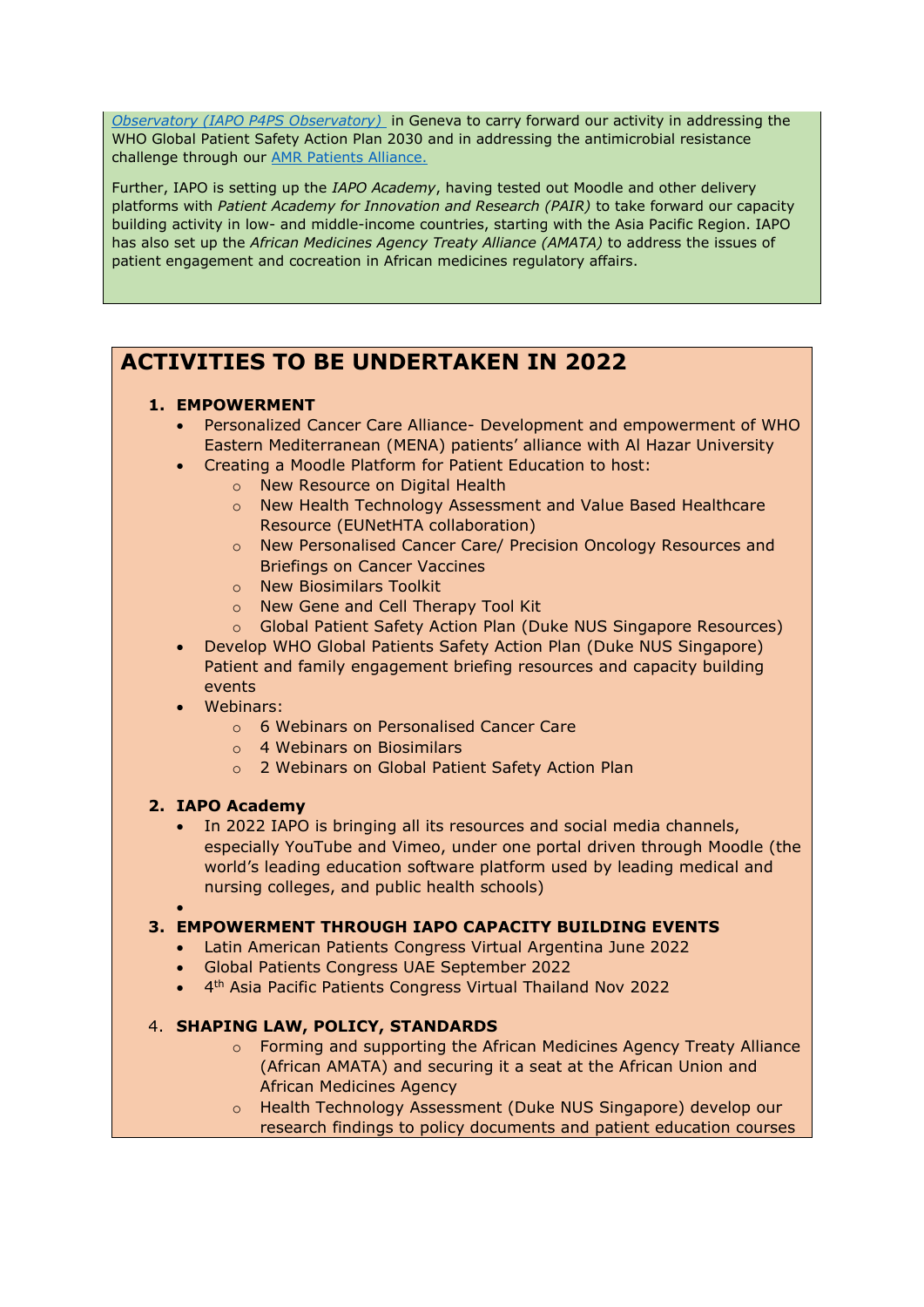- o Value Based Healthcare- Collaborate with Texas University and Prof Elizabeth Teisberg and pursue this work already conducted with [Global Centre for Person Centred Value-Based Healthcare](https://www.sprink.co.uk/global-centre-for-pcvbhc/)
- o Collaborate with The Global Coalition for Circulatory Health on NCD
- o Collaborate with the NCD Alliance

# **5. INSTITUTIONAL ENGAGEMENT ON LAW, POLICY AND STANDARDS**

- o WHO:
	- o Engage on the Global Patient Safety Action Plan and the World Patients Safety Day 2022
	- o Participate in the World Health Assembly and make the appropriate interventions
	- o Participate in the Regional WHO Committee meetings in Africa, Eastern Mediterranean, Europe, Pan American (PAHO/WHO) Southeast Asia, and Western Pacific
- o Asia Pacific Economic Cooperation- Engage and collaborate with APEC Health on all health and patient initiatives
- o World Bank-Continue work with WB on UHC 2030
- o EUnetHTA and INAHTA collaborate developing new patient engagement
	- in HTA frameworks

# **6. DRIVE RESEARCH AND CO-CREATE EVIDENCE BASE**

- o Duke NUS Singapore and IAPO will continue its collaboration putting research into practice and practice back into research on HTA
- o Duke NUS Singapore in Asia Pacific: Global Patients Safety Action Plan 2021-30
- $\circ$  Al Hazar University Cairo Egypt and IAPO will continue collaboration on African Medicines Agency engagement of expert patient researchers
- $\circ$  Continue research collaboration with IMI Prefer on engaging HTA and Regulatory Bodies on incorporating patient preferences into valuebased health care consideration and in HTA and Medicines Licencing
- o Continue research collaboration with Get Real Institution on engaging HTA and Regulatory Bodies on incorporating real world data into value-based health care consideration and in HTA and Medicines Licencing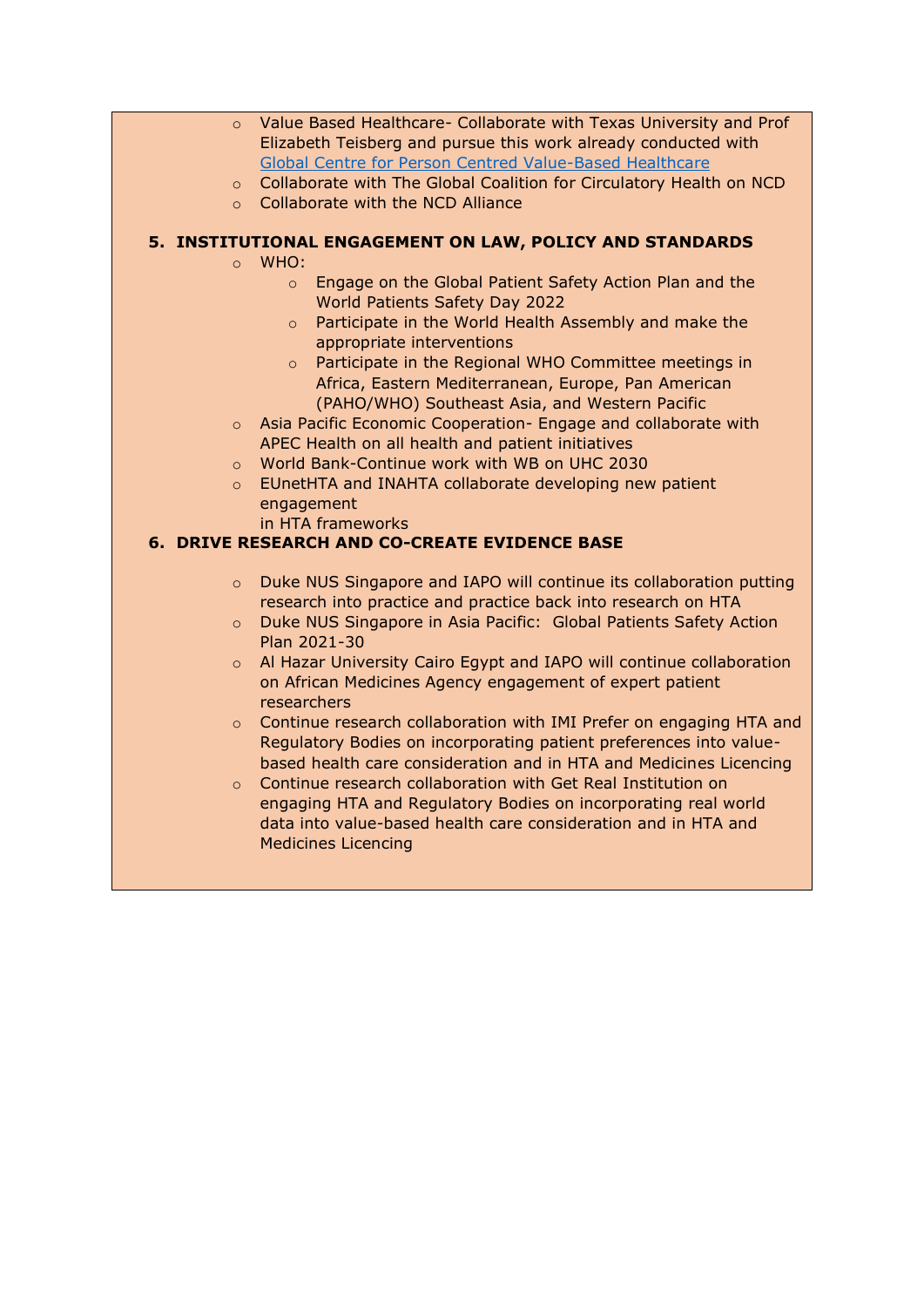# **Part One - Introducing IAPO**

#### **A global voice for patients**

IAPO has come of age and is the only over 21-year-old global patients alliance representing patients across all disease areas and promoting patient-centred healthcare around the world. Our Full Members are patients' organizations working at the international, regional, national, and local levels to represent and support patients, their families, and carers. Our Associate Members are other health-related, non-profit organizations working towards patient-centred healthcare.

IAPO has also introduced a new membership category in 2021: Affiliated Member. This gives patient groups who are members of an alliance member an opportunity to engage in our activity and programmes in their own rights, in addition to their activity with the parent alliance.

IAPO has nearly 300 direct members, and over 400 affiliated members, representing over 50 disease areas and in over 70 countries, and our network represents an estimated over 1 million patients directly through its member alliances.

The impact of IAPO's voice is created by the diversity and breadth of our members which incorporates the views of international and umbrella disease associations with those of communitybased, self-help groups. IAPO advocates on a wide range of global health policy areas. With COVID-19 and its aftermath, we are now increasing engagement in public health policy and mental health policy. We are strengthening our engagement in healthcare financing, Health Technology Assessment and UHC 2030. Our core policy engagement remains in ensuring the delivery of safe and quality healthcare, which is accessible and with health equity.

We continue to pursue our engagement in health system strengthening and policies aimed at creating an enabling environment so that patients' organisations committed to patient-centred healthcare can engage in cocreation across the entire health system.

**Our vision** is to see patient-centred health care established in all countries. This means the establishment of patient-centred universal health coverage (UHC) in which patients do not suffering financial hardship in all 194 United Nations Member States (MS) by 2030.

**Our Objective**s In order to establish patient centred universal health coverage across the whole spectrum of healthcare from promotive, preventive, curative, rehabilitative and palliative healthcare services we want the establishment of:

- Safe Healthcare
- Quality Healthcare
- Accessible Healthcare. Access is across four areas.
	- Non-Discriminatory Healthcare
	- Physically Accessible Healthcare
	- **·** Information Accessibility
	- Affordable Healthcare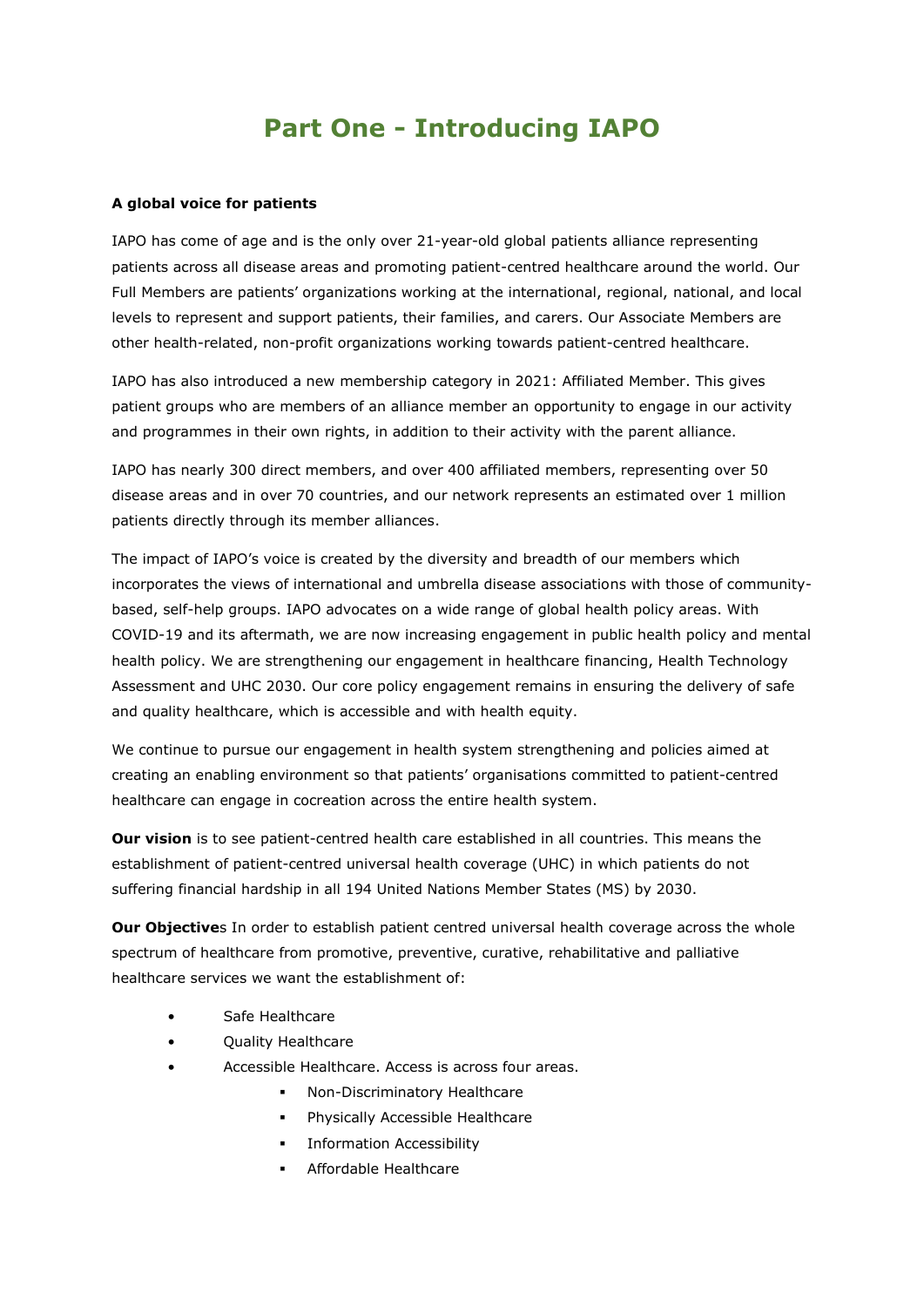• Acceptable Healthcare: Culturally Competent and Patient Centred (Broader Definition)

## **Our strategy** is to:

- **EMPOWER -**Empower members with cutting edge knowledge and advocacy skills to enhance the reach, efficacy, and impact of our membership and the global patient movement in bringing about healthcare that is PC, PP and a UHC
- **DRIVE RESEARCH -**Co-create evidence based in support of healthcare that is PC, PP and a UHC and strengthen patient involvement in clinical research and global health institutes.
- **SHAPE LAW, POLICY, STANDARDS-** Apply the empowered patient community and evidence base created to shape the institutional, law, policy, practice, and standards framework for about healthcare that is PC, PP and a UHC at global, regional, and national levels.

IAPO delivers its mission and strategy globally through:

- Engaging with relevant and representative patient organisations and forming active partnerships and impact through capacity building
- Developing effective and enduring partnerships with global health institutional stakeholders and medicines regulatory authorities
- Developing innovative, timely and relevant policy and practice guidelines for patients and health policy makers
- Amplifying our message through relevant patrons (policy elite and high-level global health personalities) and publics (teachers, nurses, doctors, and medical students)
- Developing effective promotional mix that matches message, messenger and medium like websites, social media, conferences, WHO side-events, and resources.
- Advocating with one strong patient voice on relevant aspects of healthcare policy, with the aim to influence global, regional and national health agendas.

## **Highlights of IAPO Activity in 2021**

IAPO's full list of activities in 2021 have been listed in the link below.

[https://www.iapo.org.uk/sites/default/files/files/IAPO\\_2021%20Highlights\(2\).pdf](https://www.iapo.org.uk/sites/default/files/files/IAPO_2021%20Highlights(2).pdf)

Additionally, all our activities can be followed on our Facebook

<https://www.facebook.com/IAPOvoice/> and on our Twitter account @IAPOvoice.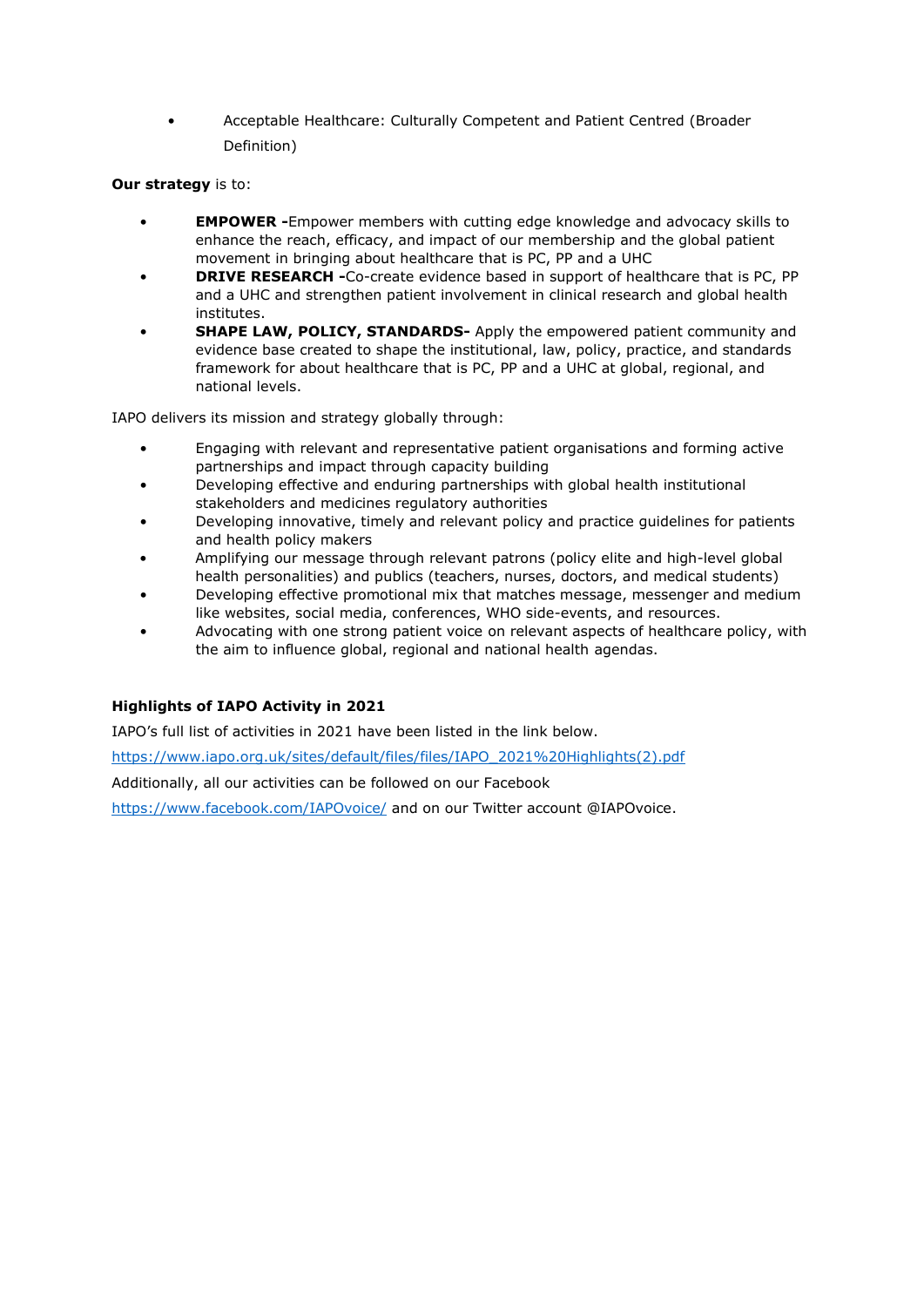# **Part Two - Introducing the 2022 Healthcare Industry Partners Framework**

#### **A framework for collaboration to build back better.**

IAPO's Industry Partners comprise companies, foundations and associations who commit to providing us with various levels of financial and in-kind support in exchange for relevant and appropriate benefits and entitlements. The HIPF 2022 provides a clear framework which allows IAPO and our industry stakeholders to interact and collaborate in cocreation a transparent, accountable, and highly effective way.

### **The importance of core support through partnership**

IAPO has remained a streamlined and efficient small organization with four permanent staff members and two consultants. With COVID-19 build back better, core funding has become extremely important for IAPO.

Core funding will enable us to participate in important international policy activities in the global health governance arena such as our work with the WHO and collaboration with other global alliances with whom we have a Memorandum of Understanding in the development of policy statements. This activity would not be appropriate for external supporters to fund directly.

Resource constraints have imposed challenges on the ability of IAPO to address COVID-19 and other emerging issues as thoroughly and quickly as required in today's global political and digital environment.

Through HIPF 2022 that is well supported on a multi-year basis, IAPO can greatly enhance its ability to rapidly address complex policy issues and to undertake our core work towards patientcentred healthcare.

### **Defining Industry Partners**

Industry Partners are companies who produce healthcare-related products or services, companyowned foundations, or the foundations and associations who represent such companies. We welcome biopharmaceutical, health devices, health informatics, health APPs and AI, digital imaging, nutraceutical, and other relevant manufacturers.

#### **Operation**

The interaction between IAPO and our Industry Partners is based on regular transparent communication. Each Partner is entitled to nominate one individual to be their Representative. This person receives a dedicated monthly Newletter from IAPO to ensure they are kept informed about our activities and receive priority notifications as appropriate.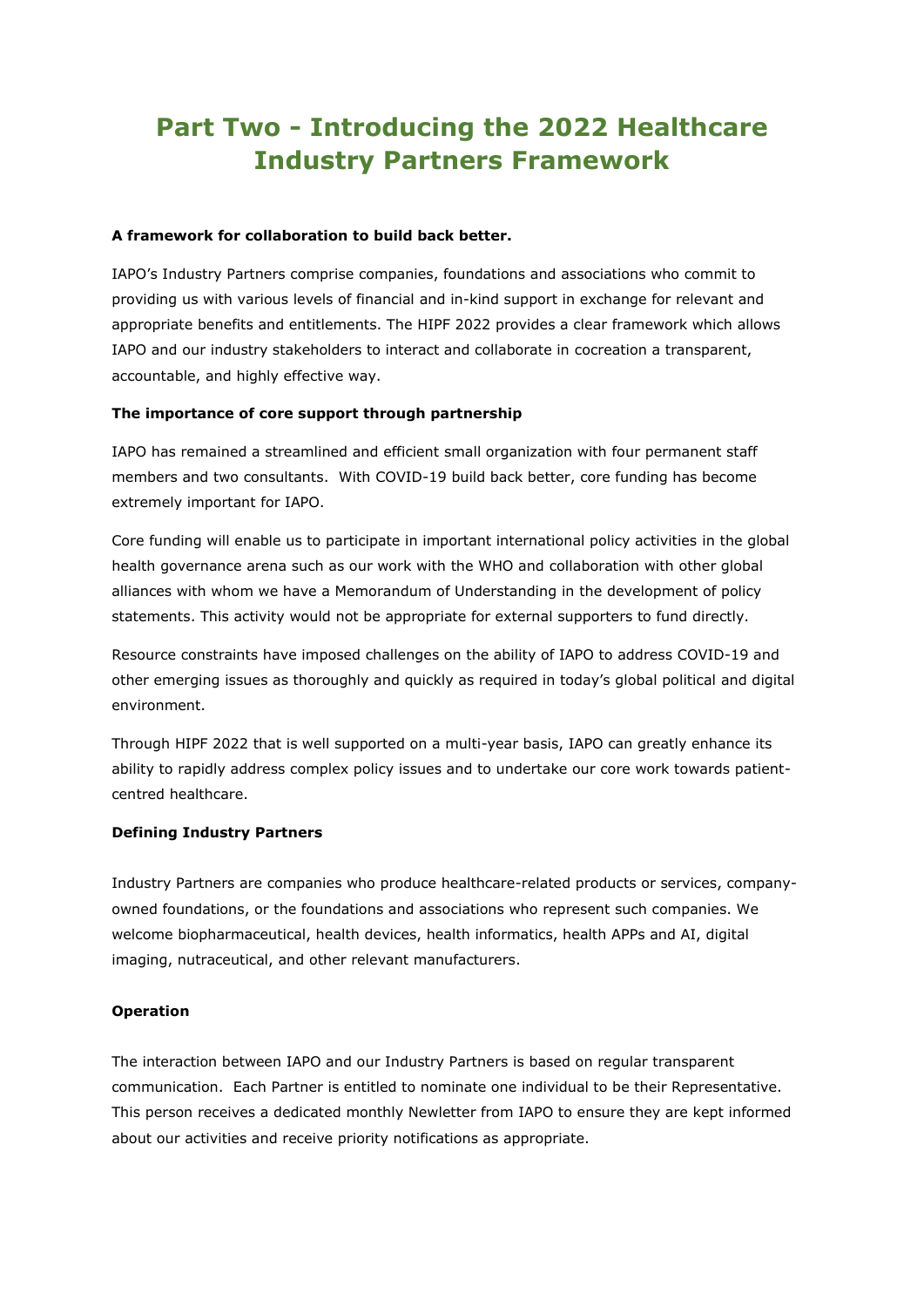Partner Representatives of Gold Partners are also invited to join representatives of the other Partners in a meeting with the Governing Board once or twice per year. Due to COVID19 we have suspended face to face meetings. The benefits of these meetings include exchange of information, updates on IAPO's development and activities, in-depth discussion of current and emerging issues of relevance for Partners and patients' organizations.

## **Objectives**

Through the HIPF 2022, IAPO believes that clear and mutually beneficial relations between the patients' movement and industry stakeholders can be demonstrated. Whilst supporting IAPO's core work through annual contributions, Partners can develop meaningful and effective working relationships with both IAPO and our member patients' organizations. This facilitates dialogue and effective patient-industry relations at the local, national, regional, and international levels, so that issues of common concern to patients and the industry can be addressed, such as the issues of patient information, advertising, transparency, and adherence to therapy.

#### **Financial Support**

#### **Core Funding**

Partners commit to providing IAPO with regular financial support, which is unrestricted in nature. This support contributes to our core capacity building and policy programme costs, and increases the sustainability and diversity of our funding, allowing us to plan our activities more effectively. We strongly believe in the importance of not being dependent on one source of income; others include membership fees, publication sales, donations, in-kind support and project funding for work such as the Congresses and Briefing Papers. Partners receive priority notice of these exciting opportunities.

The three levels of core support the Partners can provide to IAPO are:

- Gold Industry Partner: \$50,000
- Silver Industry Partner: \$30,000
- Bronze Industry Partner: \$20,000

Partners are encouraged to commit to a minimum of three years in the Partners Framework, again to ensure effective financial planning and to ensure that the full benefits of partnership are realised, Partners can explore this further with IAPO.

Partners' benefits and entitlements differ depending on the level of support provided. These benefits are described in Part Three of this booklet.

A complete list of IAPO's past Industry Partners can be found at [www.iapo.org.uk/healthcare](https://iapo.org.uk/healthcare-industry-partners)[industry-partners](https://iapo.org.uk/healthcare-industry-partners)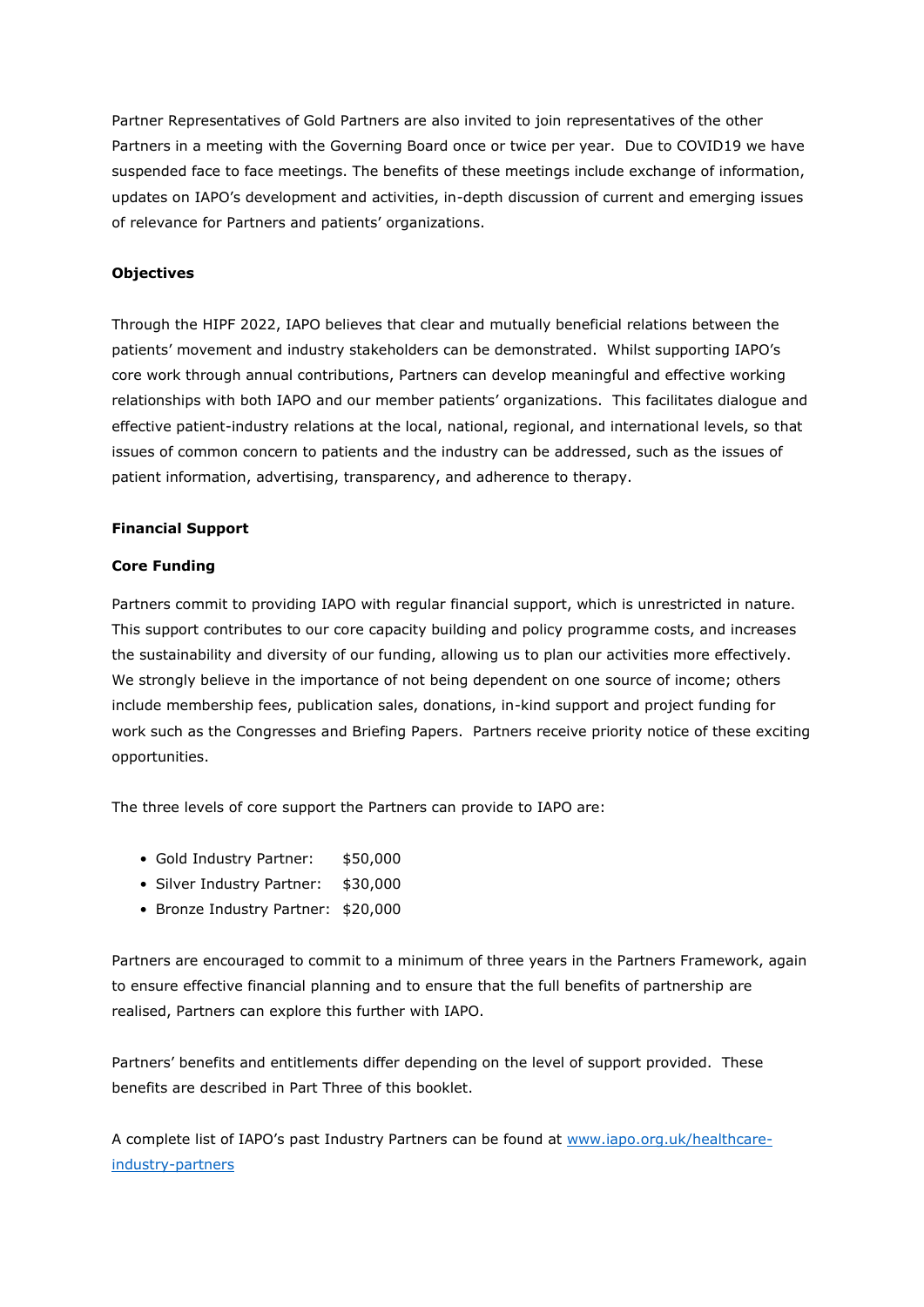#### **Project Funding**

While core support allows us to address systemic and general global healthcare issues, project funding helps us address specific areas of healthcare. Some of these areas are address patient awareness and education on some innovative healthcare development (gene and cell therapies) or some projects address traditional issues of access and patient safety under new circumstance like the uptake of digital and telehealth to improve access and the WHO Resolution on Global Patient Safety Action Plan.

Some projects may be specific to some of our industry partners like immunotherapy and oncology. Here we work collaborative with two or three other partners to improve our reach and impact. Other partners may have a project with a regional focus.

Project funding is carefully planned with the industry partners and to specific budget thresholds.

In 2022 we have the following Projects to find Health Industry Partners:

#### **IAPO Projects in 2022**

#### **Projects in innovation**

IAPO is empowering patients, driving research, and shaping law, policy, practice, and standards framework to improve patient centred healthcare and open access in the following innovative health technologies:

• **Gene and Cell Therapies**. IAPO backed the RDI UN Resolution4Rare. This builds on our 2019 Gene and Cell Therapy Tool Kit launched at WHO WHA 72. We want to raise more awareness and improve advocacy to ensure gene and cell therapies become a standard part of the essential medicines list in all WHO Member State UHC 2030. The Moon Shot that was the COVID19 vaccine race has liberated many technologies that can address new therapeutic areas, and this bodes well for rare diseases

• **Personalised healthcare and precision medicine (genomic medicines).** This gives us an opportunity to leverage the focus on increasing public awareness on the biotechnology and genomic medicine engaged in the Moon Shot to find Covid19 vaccines. We want to build upon advances in immunotherapy. We start from biomarkers, early diagnosis (liquid biopsies), precision oncology, targeted therapies, and monoclonal antibodies within the remit of immunotherapies (CAR-T and BiTE etc)

• **Cancer Vaccines** IAPO is putting these new Vaccines are medicines that help the body fight disease. They can train the immune system to find and destroy harmful germs and cells. There are many vaccines that you receive throughout your life to prevent common illnesses. There are also vaccines for cancer. There are vaccines that prevent cancer and vaccines that treat cancer

• **Digital health-** Digital health is an all-encompassing approach that has a transformational impact in not only high-income countries, but also in low- and middleincome countries. For a start, digital health is needed to ensure we deliver universal health coverage in time globally. DH can improve access to health care services for all, especially for hard-to-reach communities. DH is important in delivering patient safety and quality in healthcare services and medicines. DH has a bigger reach and impact for LMICs in health literacy as it can improve knowledge and access of health workers and communities to health information. For health economics, DH promises cost savings and efficiencies in health services delivery. Lastly, when all the government and economy is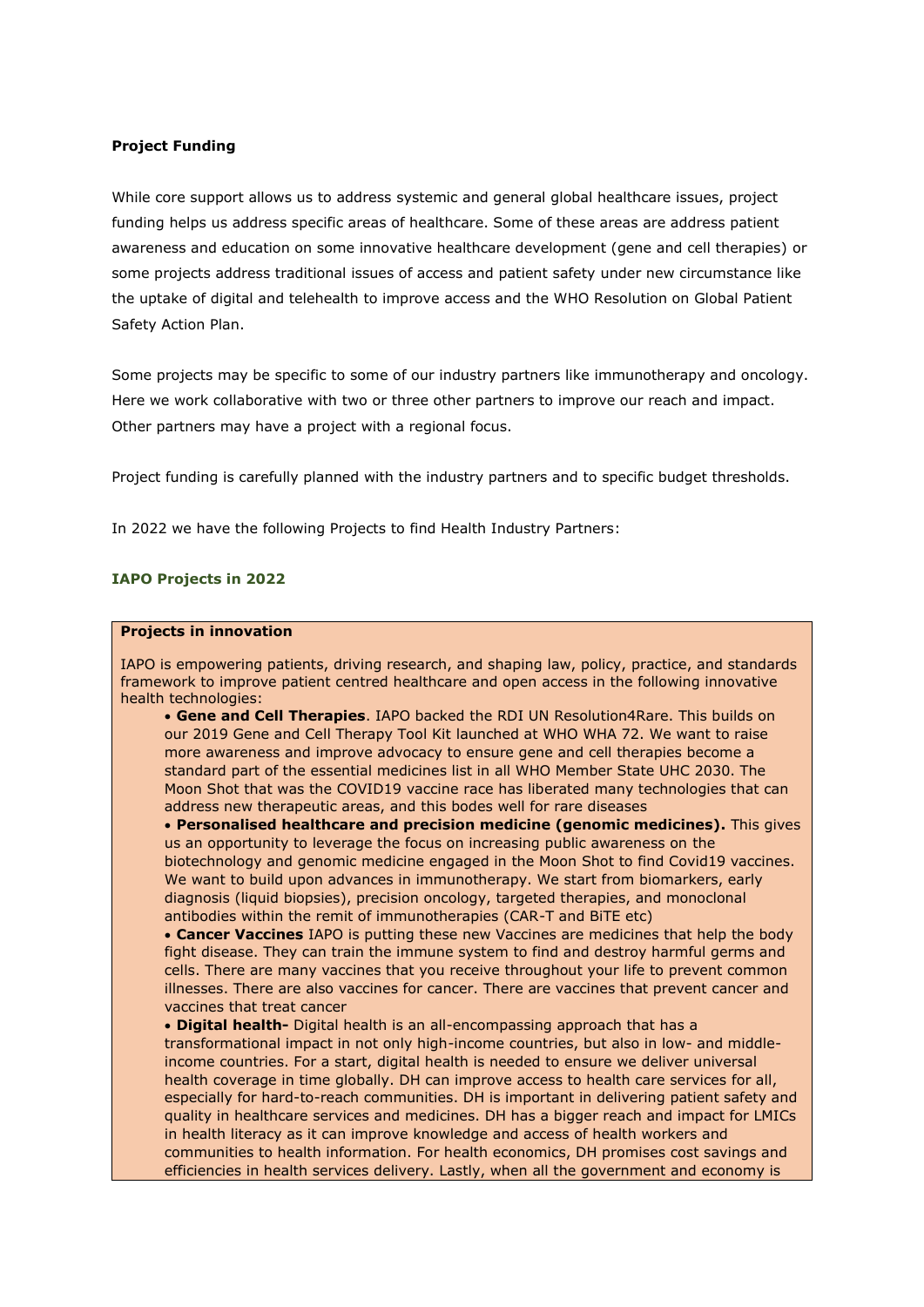digitalised, DH can integrate with e-economy and e-social welfare and change the social, economic, and environmental determinants of health,

• **Virtual clinics and telehealth care-** This is digital health's specific application**.** The pandemic has ensured public acceptance of remote healthcare support and advice. Virtual clinics with e-prescription and online pharmacies has made healthcare accessible for hardto-reach groups. This development also brings its own safety, ethical and governance issues.

• **Self-care-** Digital healthcare and virtual clinics means that a lot of healthcare has moved out from the healthcare facilities and into the patients' homes. This has important consideration for health literacy, safety, ethics, and support. With QR Code and GS1 Standards, medicines and health devices can now have better and enabling patient information, support, and after purchase services.

• **AI and Machine Learning:** IAPO is supporting artificial Intelligence, machine learning and robotics in healthcare to free up the healthcare teams from routine and operational tasks to devout more time to deal with the human element of medicine practice and patient care. AI with digital health will improve early diagnostics and pick out patterns from big data that can improve personalisation of healthcare and its effectiveness, patient safety, and experience.

• **Patient Engagement in Research and Development**. IAPO is supporting the development of national EUPATI type of structures and Patient Academies. IAPO is engaging the European Union and EMA on their improved pathways for patient engagement in medicines development, end to end. Early and through value chain patient engagement.

• **Humanising Healthcare- Al***-Jazeera TV Patient Quote: The pandemic has robbed many health systems of their humanity.* Post pandemic, many health systems are moving from patient centred to person centred and then humanisation of healthcare. We want to build back better and fairer health systems that have equity and compassionate healthcare at their heart. For a pandemic prepared health system, the corner stone is the patient centred healthcare with its focus on the patient and his/her personal needs and preferences regarding the disease and its treatment. We then have the personalised health care (stratified healthcare) that looks at the whole patient and their social determinants of health from health literacy, promotion, prevention, treatment, rehabilitation, palliative care, and end of life (a person-centred life course approach). We then have the WHO Framework on Integrated and People Centred healthcare. This together with WHO's compassionate healthcare that looks at humanisation of care by focussing on ALL stakeholders involved in care. It humanises health system processes and structures.

• **Transparency International:** IAPO supports the work of Transparency International's Health Sector programmes to improve information, accountability, and patient and citizen participation in good governance.

#### **Projects in Good Governance**

Good governance in healthcare enables patient engagement and co-production, and enhances patient safety, quality, and access. IAPO is engaging in:

• **WHO Global Patient Safety Action Plan 2021-2030:** IAPO has supported this flagship programme of the WHO from its earliest inception. 194 WHO Member States adopted this plan. The plan has is an authoritative policy instrument that now places on obligation on the State to undertake certain measures to reduce avoidable patient harm to zero. There is a 7x5 Matrix that requires all stakeholders, including patients and families, to address patient harm effectively:

<https://apps.who.int/iris/rest/bitstreams/1360307/retrieve>

• **Regulatory and HTA ecosystems** IAPO is keen on shaping the governance in the Regulatory and HTA ecosystems to ensure that patients can co-produce, through cocreation, a seamless and enabling regulatory and HTA ecosystem that ensures we get timely access to safe, quality, acceptable, accessible, and affordable innovative medicines, and health devices/products. IAPO wants to shape the regulatory and HTA pathways so that they allow patient engagement in all decision-making. As part of IMI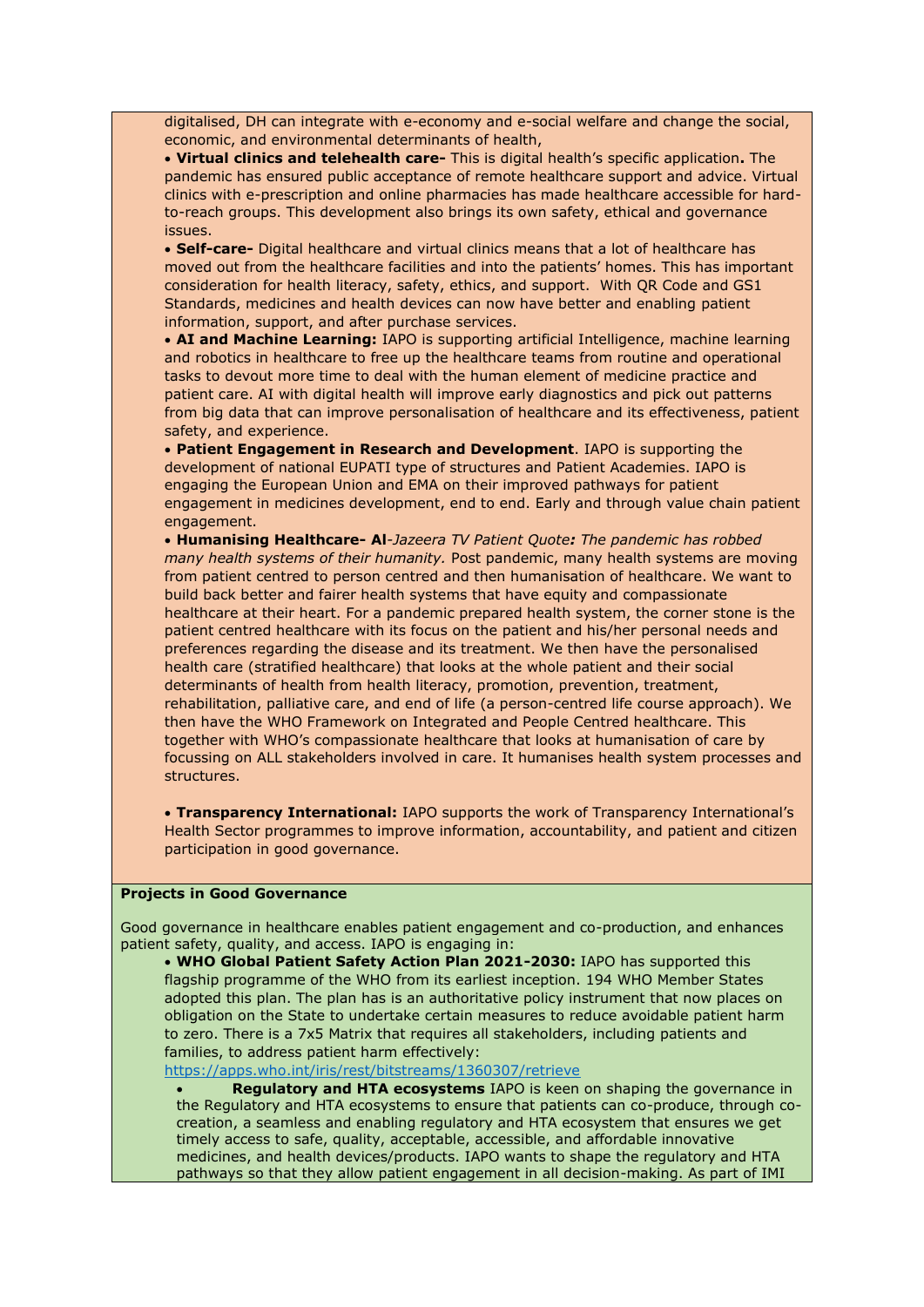Prefer, IAPO are looking at how EMA and EUNetHTA are working seamlessly. IAPO is also looking at NICE UK and its guidance on how patients can work with HTA and MHRA UK. IAPO wants the role of patients be strengthened in all health technology assessment bodies and to ensure that patient preference and real-world data is used all financial modelling and decision-making.

• **Data Governance:** As health informatics, and especially bioinformatics, is central to innovation and development of precision medicine, personalised healthcare, and digital health. IAPO is focussed on ensuring that we have proportionate and a collective response to the Big Data response in current health data governance frameworks. We don't want to lose the opportunity offered by Big Data to advance innovation, personalised healthcare, precision medicine and access in our health systems by having inappropriate data protection, privacy, and other information safeguards. We can make sure our healthcare is safe, quality, acceptable, accessible and affordable, while instituting a framework respecting patient rights, privacy and human dignity, we want to see proportionate responses by the State, the regulators and the patient community.

#### **Projects in Equity**

- **Rare Diseases:** The UN Resolution on Persons Living with a Rare Disease December 2021 is the first-ever UN Resolution on "Addressing the Challenges of Persons Living with a Rare Disease and their Families." IAPO is mindful that the Moon Shot that was the race to find a vaccine has unleashed many genomic health technologies. Its important our patients have access these very early on.
- **Paediatrics** UN Convention on the Rights of the Child and other frameworks require that the health of children must be addressed through child patient centred approaches throughout the healthcare value chain. This starts with clinical research and medicines development that engages children and is not an afterthought, or worse still recommending off label use of adult medicines. Paediatrics forms a vertical and we can look at childhood diabetes, cancer, mental health and lung diseases with a special focus.
- **Women's Health:** With IAPO's Metrodora Awards in place now, it is important that we advance engagement of women patients in healthcare decision making and medicines and service development.
- **Mental Health:** As mental health is part of 5x5 NCD initiative, IAPO want to pursue this area of patient engagement as a special programme. With the prediction that mental health will become a critical issue post-pandemic, we will integrate mental health in all our programmes/

#### **Congresses and Events**

IAPO holds an annual regional congress and a biennial Global Patients Congress. The theme and agenda for these vary year to year. In addition, IAPO holds side events at the World Health assembly and other global health forums of interest and significance for patient advocacy.

Event budgets are drawn up after discussion with the funders and suppliers.

#### **Congresses and Events Planned in 2022**

- **World Health Assembly Mya 22-26 May 2022-** Joint side events in Geneva with non-State Actors and industry partners pending WHA public health notification
- **Latin American patients Congress June 2022-**Virtual
- **Global Patients Congress-Sept 2022-**In-Person in Dubai UAE
- **3rd Asia Pacific Patients Congress- November 2022-** Hybrid Thailand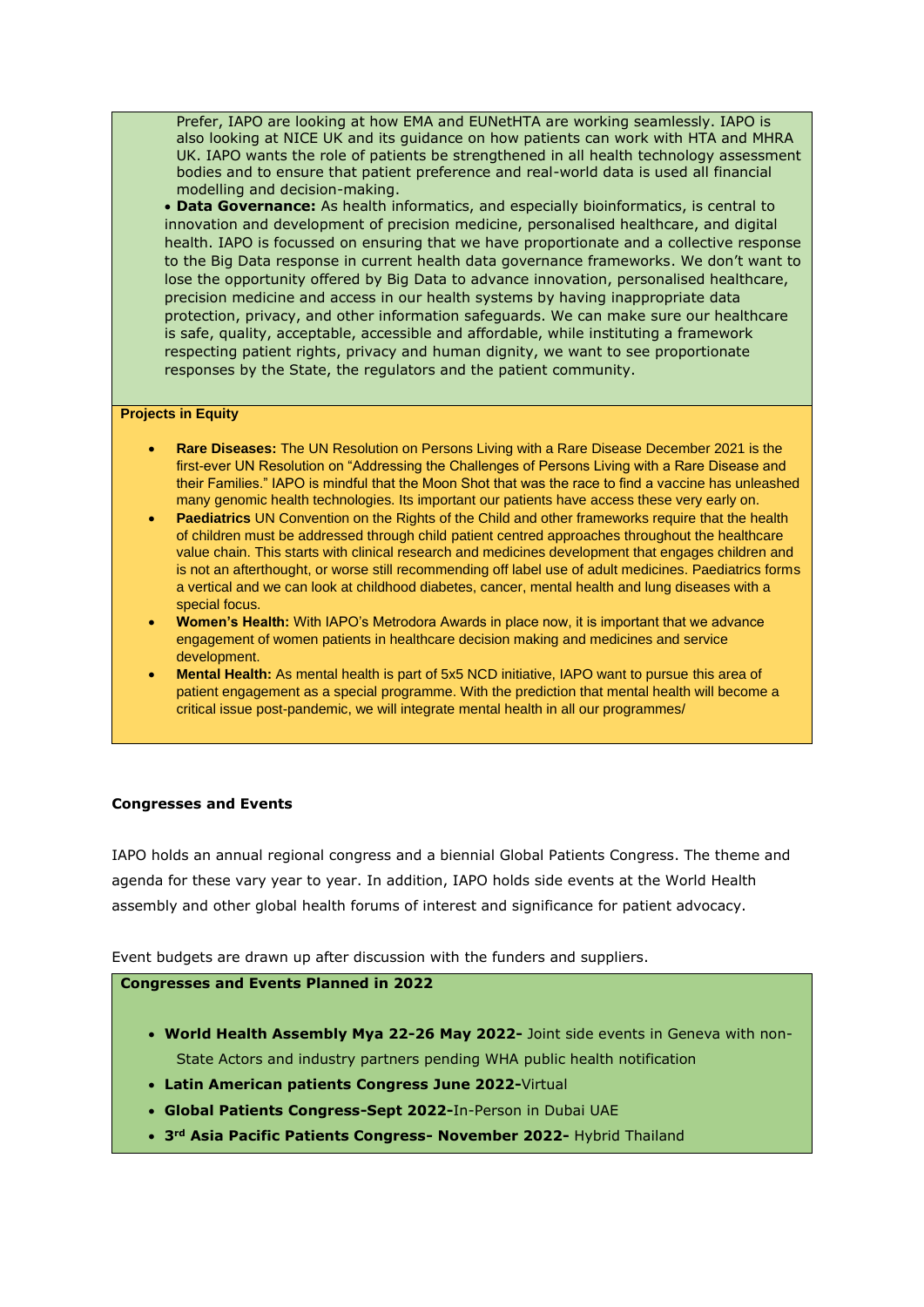# **Part Three - Partner Benefits and Entitlements**

This section sets out the benefits and entitlements that Partners receive within the Core Funding arrangements of Health Industry Partners Framework 2022. Project and Congress benefits follow this but may be more specific and additional to these.

#### **Transparent & Accountable Framework**

Becoming a Partner provides an opportunity to work with the patients' movement at the international level in a transparent and accountable framework, with open dialogue and clear financial arrangements to ensure that the Partners' support is demonstrated, whilst IAPO's independence as a patients' organization is maintained.

### **Representation**

Each Partner nominates one individual to represent them in their communications with IAPO to ensure there is a clear focal point for effective communications.

### **Involvement**

Partnership ensures regular involvement and consultation on key healthcare issues. The Partner Representative from Gold Partners are entitled to attend one/two face-to-face meetings with other Partner Representatives and IAPO's Governing Board per year to plan collaborative activities, exchange views on current issues, discuss industry-patient relations, and work on developing the Partners Framework further.

#### **Regular communication**

The Partner's chosen representative (and any other contact from the company) receives a dedicated monthly email update to keep them informed of IAPO's development and policy activities and quarterly virtual updates, as requested. These updates also keep Partners up to date with the various discounted services offered to them, including website links, publications and Congress registration. Our dynamic website can also provide a useful source of reference.

## **Policy Framework**

IAPO's policy development is directed by our Policy Framework. Policy positions are based on consultation with members and reflect only their views. But it is vital to include other stakeholders in this process; to promote multi-stakeholder debate and understanding and to consider the views, knowledge, and information that they can contribute.

## **Priority notice and consideration**

Notice and priority consideration for upcoming partnership and sponsorship opportunities, e.g. for events, publications, grants and awards.

Involvement, attendance & acknowledgement at the Virtual Global Patients Congress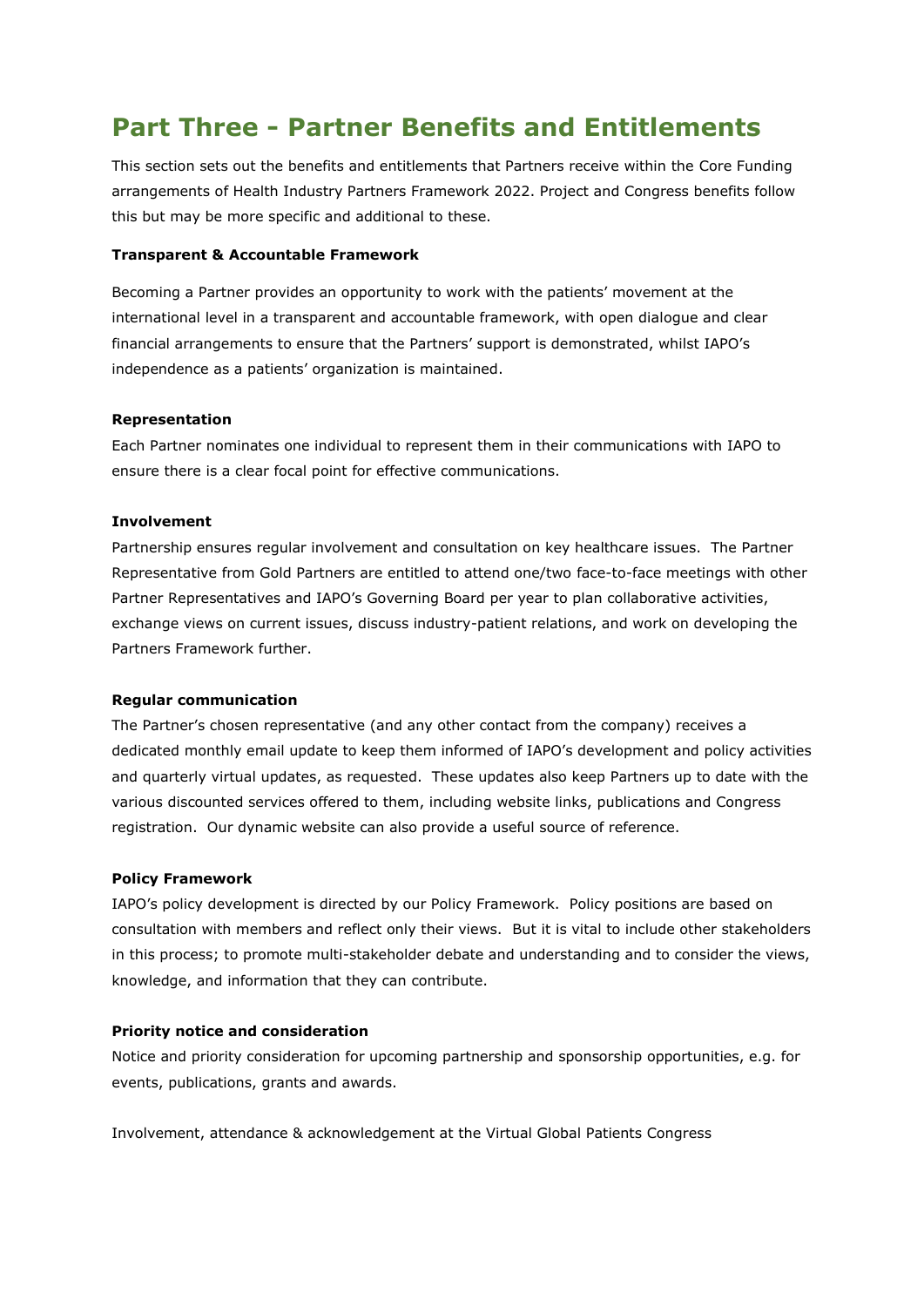Pre-COVID-19, all Partners had the opportunity to give advice during the development of the virtual or face to face bi-annual Congress Programme to the Programme Facilitator and the

### **Organizing Committees**.

Partners can send delegates with exclusive "observer status", attend VIP sessions and their Partnership and support is acknowledged.

In the new virtual format, IAPO is replicating this with the virtual platforms like GPC2021 V-Fairs congress and other planning sessions.

## **Free Digital copies of IAPO's publications**

The Partner is entitled to receive free copies of IAPO's digital publications, such as our Briefing Papers (upon request to info@iapo.org.uk).

## **Acknowledgement online**

All Industry Partners' names and levels of support are fully acknowledged on our website, with further benefits such as logos and corporate profiles depending on the Partner's level of support. The Industry Partners will also have a dedicated area of our website which explains the nature of the collaboration between IAPO and our Partners.

## Acknowledgement in Healthcare Industry Partners documents

Full acknowledgement of Company name and level of support in IAPO Partner documents and publicity materials, where appropriate. All Partners will be listed with the level of support in this Industry Partners booklet.

Note that the benefits and entitlements Partners receive are dependent on the level of support they provide. Please see the Benefits Matrix on the following page to see the differences.

# **About other sponsorship opportunities**

If you are interested in sponsoring IAPO in other ways, such as sponsoring the Global Patients Congress, Asian Pacific Patients Congress, African Patients Congress in 2021 or funding the capacity building of our members, please email the CEO at kawaldip@iapo.org.uk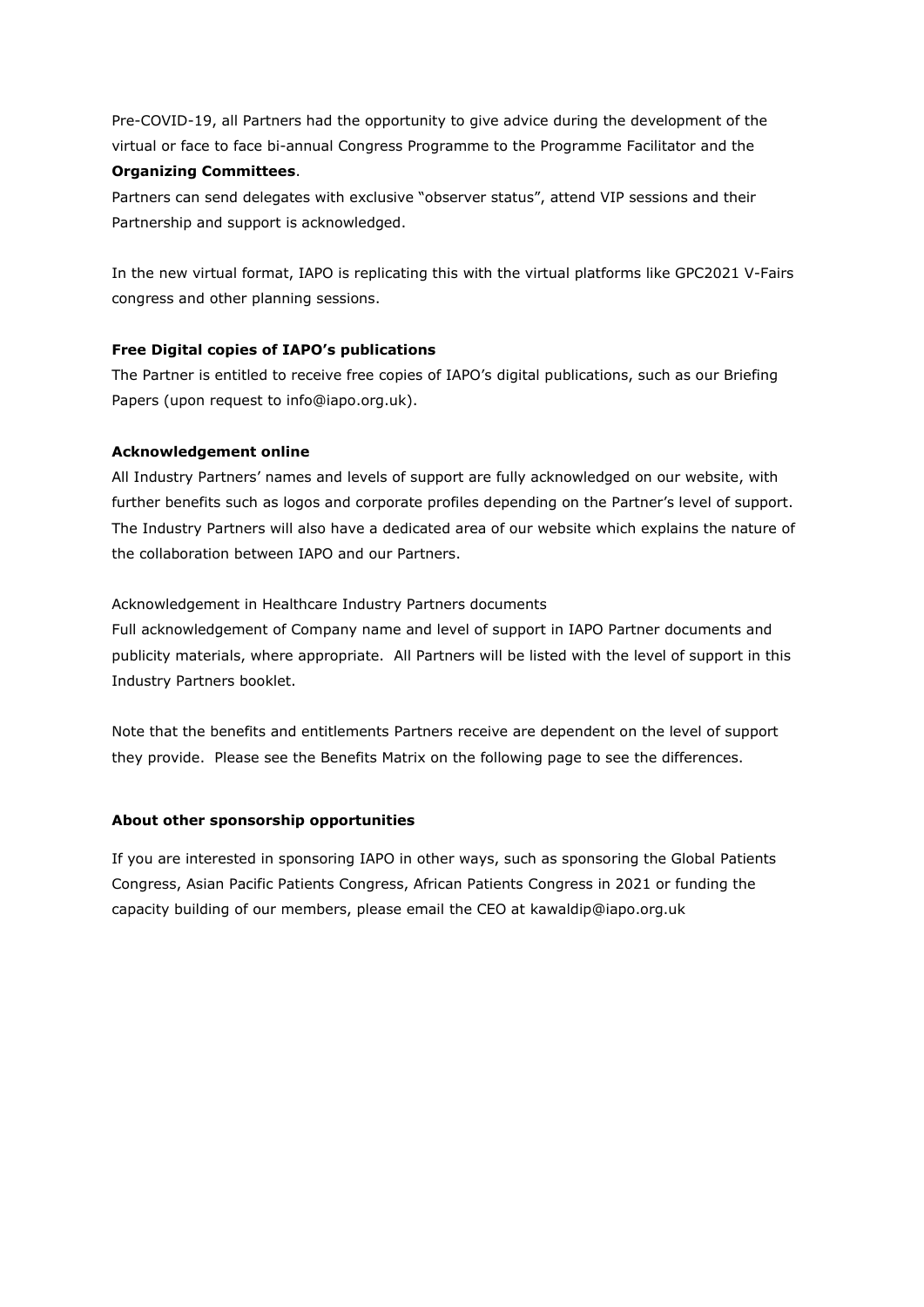# **CORE FUNDING BENEFITS MATRIX**

| <b>Benefits to Industry Partner</b>                                                                                                             | <b>Level of Support</b>   |                       |                       |
|-------------------------------------------------------------------------------------------------------------------------------------------------|---------------------------|-----------------------|-----------------------|
|                                                                                                                                                 | Gold                      | <b>Silver</b>         | <b>Bronze</b>         |
| Working with the patients' movement in a<br>transparent and accountable framework                                                               | ✓                         | ✓                     | ✓                     |
| Representation of the Partners industry sector in<br>IAPO's work for positive change                                                            | ✓                         | ✔                     | ✓                     |
| Dedicated monthly email newsletter                                                                                                              | ✓                         | ✔                     | ✓                     |
| Attendance by the Partner Representative at 1-2<br>virtual meetings per year                                                                    |                           |                       |                       |
| As required, quarterly Zoom with IAPO's Chief<br>Executive Officer or Policy Manager for an update or<br>on a topic of your choice (on request) |                           |                       |                       |
| Priority consideration for partnership and<br>sponsorship opportunities                                                                         |                           | ✔                     |                       |
| <b>Benefits at the virtual Events</b>                                                                                                           |                           |                       |                       |
| 1 x delegate patient relations officer place                                                                                                    |                           |                       |                       |
| 1 x extra delegate observer place                                                                                                               |                           |                       |                       |
| Acknowledgement and level of support in<br>Congress Programme                                                                                   |                           |                       | ✓                     |
| Special workshops and planning sessions                                                                                                         | ✓                         | ✔                     |                       |
| Free digital copies of IAPO publications (on request<br>to info@iapo.org.uk)                                                                    | ✓                         | ✓                     | ✓                     |
| <b>Acknowledgement on IAPO website:</b>                                                                                                         |                           |                       |                       |
| Company name and level of support listed<br>$\bullet$                                                                                           |                           |                       |                       |
| Link to Corporate Website                                                                                                                       |                           |                       |                       |
| Partner Profile (summarizing the Partner's<br>mission, work and involvement with IAPO)                                                          | $\checkmark$ 600<br>words | $\sqrt{300}$<br>words | $\times$ 100<br>words |
| Acknowledgement of support in end of year<br>newsletter                                                                                         | ✓                         | ✓                     | ✓                     |
| <b>Acknowledgement in Industry Partners</b><br><b>Booklet:</b>                                                                                  |                           |                       |                       |
| Company name and level of support listed<br>$\bullet$                                                                                           | ✓                         | ✓                     |                       |
| Corporate Logo<br>$\bullet$                                                                                                                     |                           | ✔                     |                       |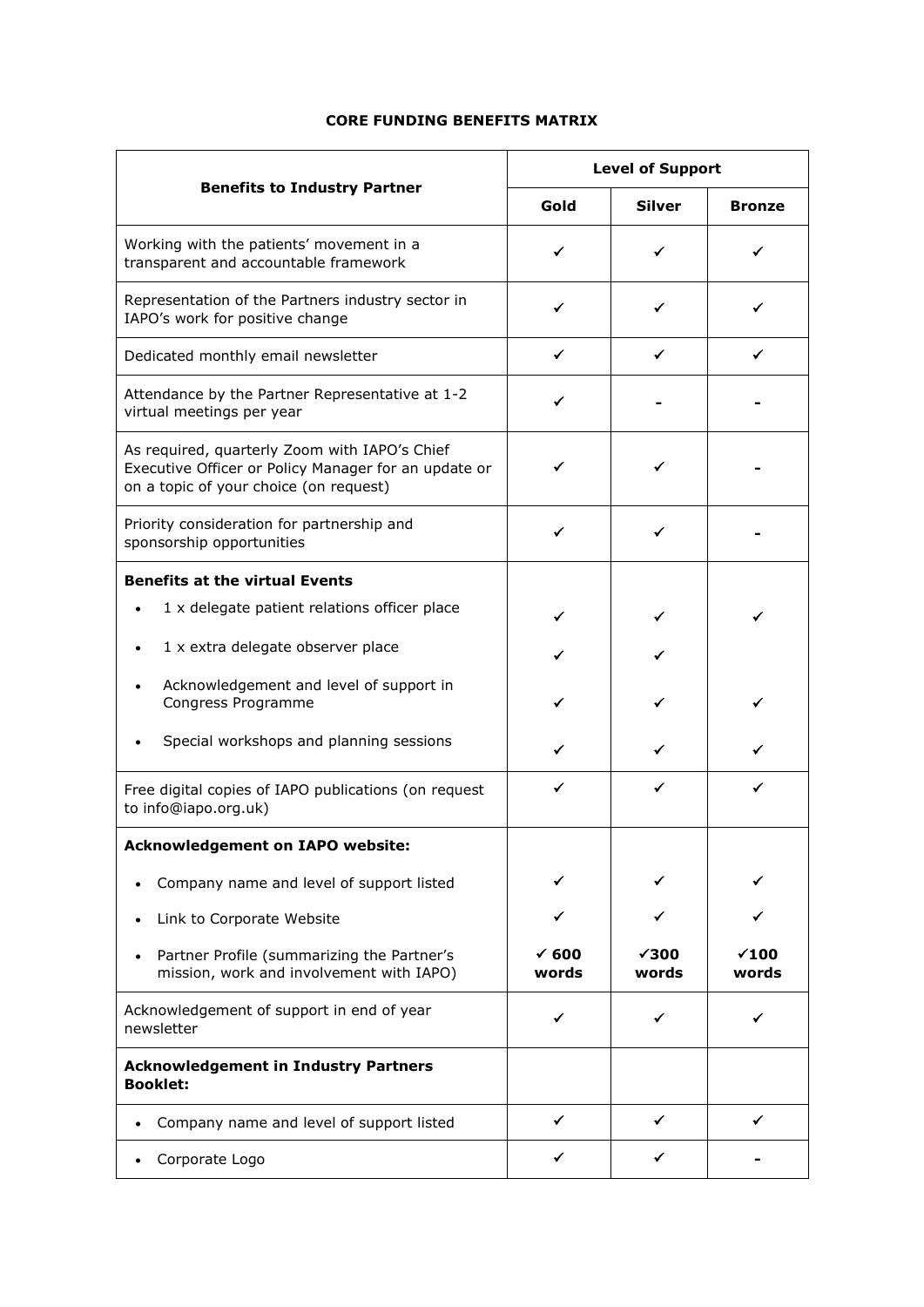# **Part Four - Becoming an Industry Partner**

#### **Application**

For further information, please contact our CEO +447443101055 and we will arrange a meeting in a convenient location to discuss potential Partnership further.

#### **Letter of Agreement**

IAPO enters into partnerships with organizations upon signature of a Letter of Agreement outlining the terms of partnership by representatives of both IAPO and the partner organization.

#### **Contact Details – IAPO Office**

International Alliance of Patients' Organizations 49-51 East Road London, N1 6AH United Kingdom

Telephone: +44 20 7250 8280 COVID-19 Office: +447443101055 Fax: +44 20 7250 8285 Email: info@iapo.org.uk Website: [www.iapo.org.uk](http://www.iapo.org.uk/)

#### **Governing Board Members**

IAPO's 2021 Board Members are listed below. Please contact the IAPO office for their contact details.

**Dr. Ratna Devi IAPO Chair** CEO and Co-founder of DakshamA Health and Education, India. Board Chair of Indian Alliance of Patient Groups and is a Partner at Prism Consulting Group.

**Dr. Neda Milevska-Kostova IAPO Vice Chair** Executive director of Centre for Regional Policy Research and Cooperation "Studiorum", think-tank working on health and wellbeing policies in South Eastern Europe